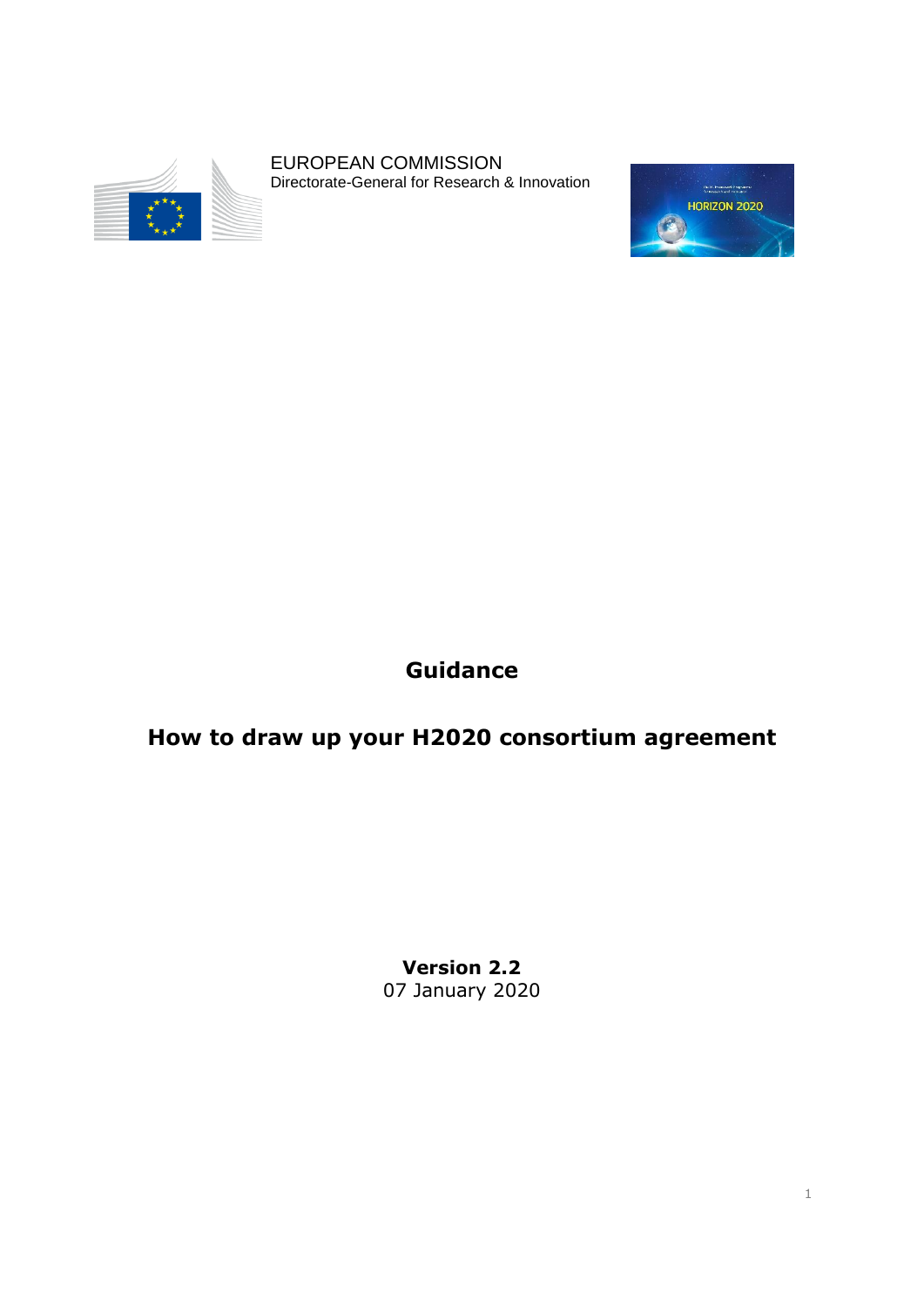| <b>HISTORY OF CHANGES</b> |                                   |                                                          |  |  |
|---------------------------|-----------------------------------|----------------------------------------------------------|--|--|
| <b>Version</b>            | <b>Publication</b><br><b>Date</b> | Change                                                   |  |  |
| 1.0                       | n/a                               | Initial version<br>٠                                     |  |  |
| 2.1                       | 02.03.2015                        | $\blacksquare$ IS review                                 |  |  |
| 2.2                       | 07.01.2020                        | Updated to VM4.0 / PP > FTP references<br>$\blacksquare$ |  |  |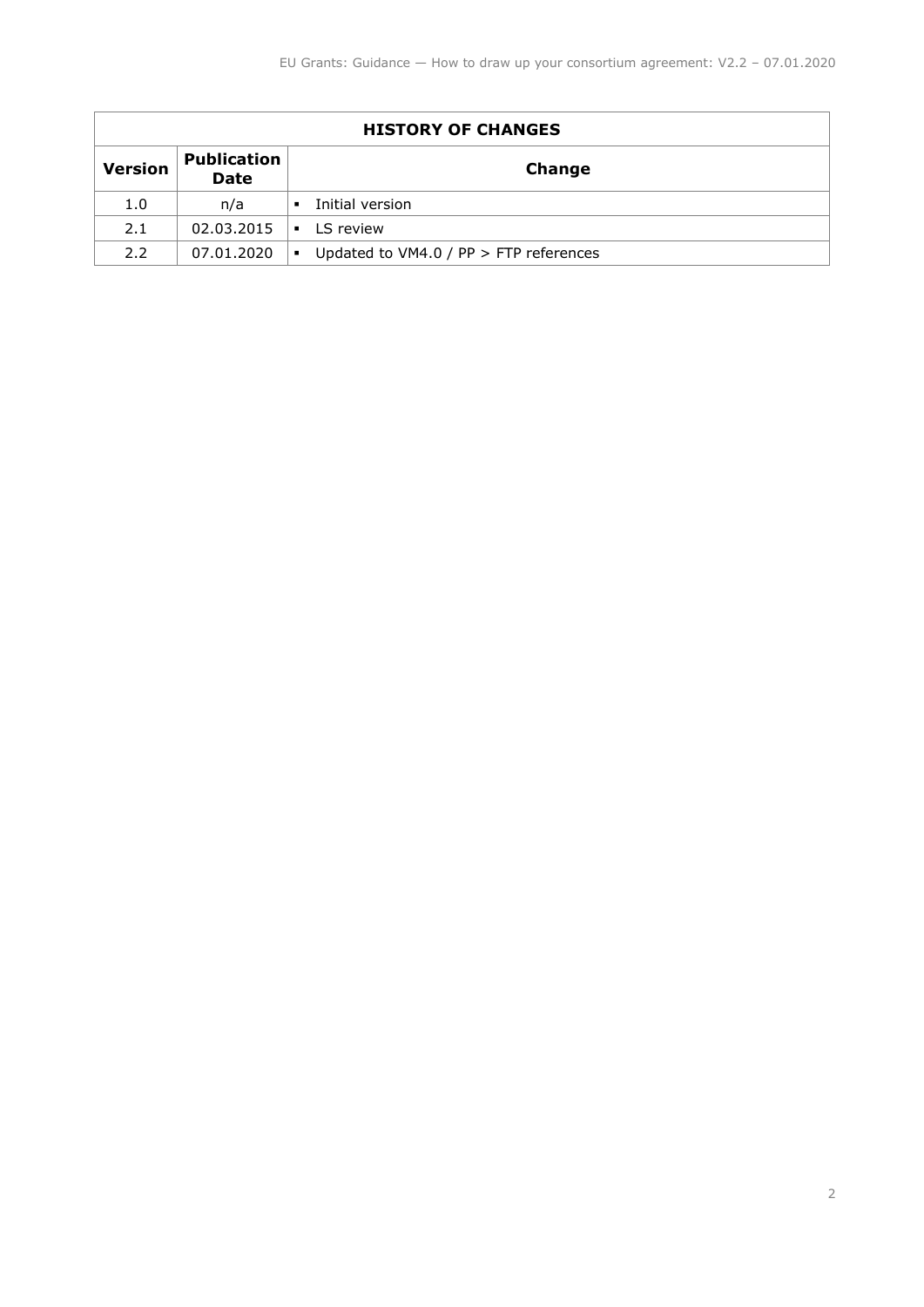#### **IMPORTANT NOTICE**

This document aims to assist **applicants/beneficiaries** in **drawing up** a **consortium agreement** for Horizon 2020 projects (— mandatory for all multi-beneficiary projects, unless the call/work programme provides otherwise).

The consortium agreement should set the framework for a successful project implementation (i.e. settle all issues that might hamper the smooth and seamless cooperation of the different actors for the different parts of the project).

It should in principle be negotiated and concluded **before signing the grant agreement**.

Figure  $1 -$  consortium agreement time-line diagram



The consortium agreement is a private agreement between the beneficiaries, to set out the rights and obligations amongst themselves. ( $\triangle$  It does NOT involve the European Commission/Agency.)

It should **complement** the grant agreement and must NOT contain any provision contrary to it.

You remain **fully responsible for your consortium agreement**. This document is necessarily general and may not address your specific needs. For complex consortia, you should seek professional legal advice if needed.

#### **Other information**

This document is limited to the consortium agreement for H2020 projects.

For a more general overview of how Horizon 2020 grants work, *see the [Online Manual](http://ec.europa.eu/research/participants/portal/desktop/en/funding/guide.html)*. For detailed information, *see the H2020 AGA — [Annotated Grant Agreement](http://ec.europa.eu/research/participants/data/ref/h2020/grants_manual/amga/h2020-amga_en.pdf)* on the Funding & Tenders Portal.

A comprehensive list of Horizon 2020 reference documents (including legislation, work programme and templates) can be found in the '[Reference documents](http://ec.europa.eu/research/participants/portal/desktop/en/funding/reference_docs.html)' page of the Funding & Tenders Portal.

Horizon 2020 terms are explained in the [Glossary](http://ec.europa.eu/research/participants/portal/desktop/en/support/reference_terms.html) of the Funding & Tenders Portal.

If you need help, you can also contact the [Research Enquiry Service](http://ec.europa.eu/research/index.cfm?pg=enquiries) helpdesk.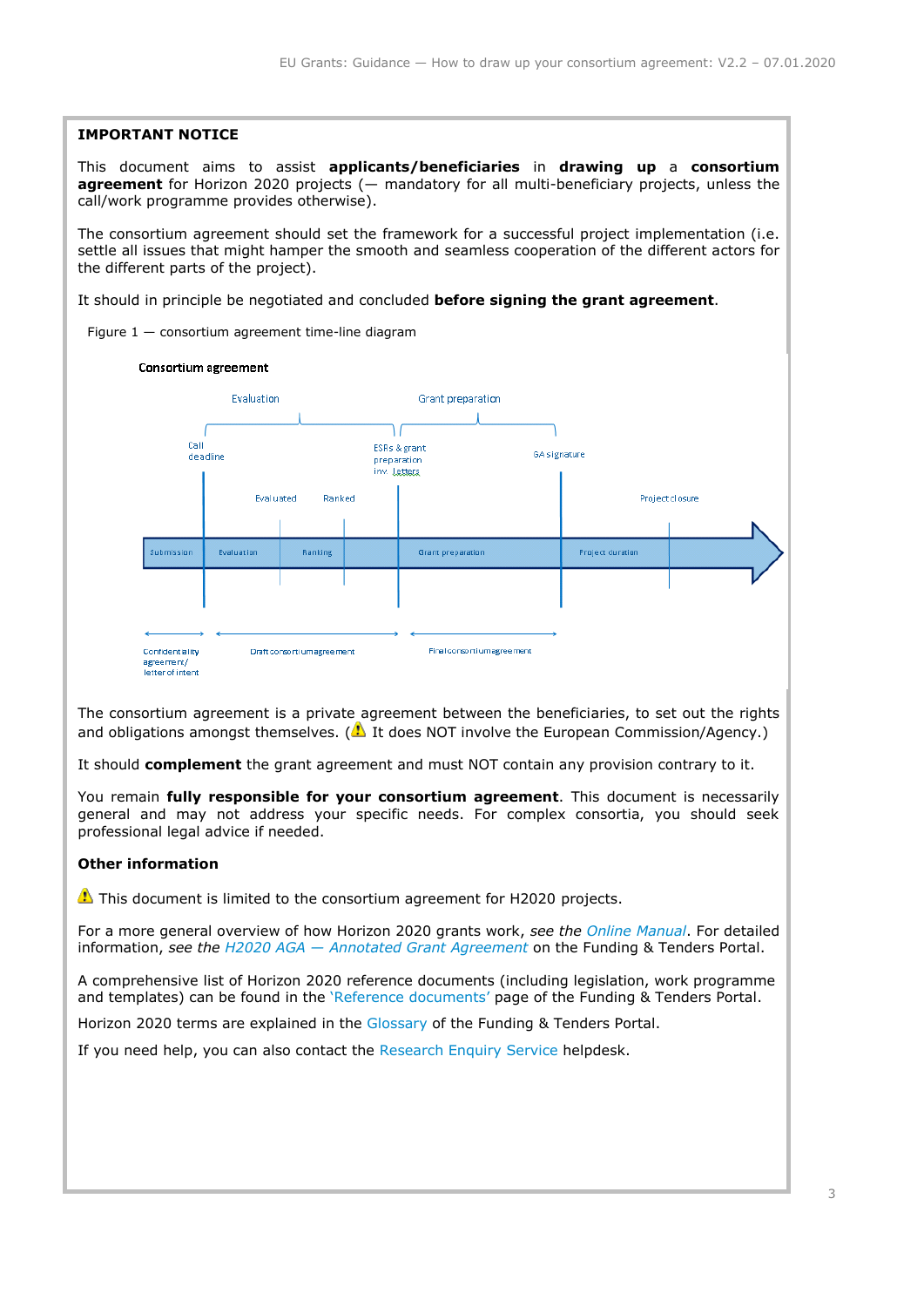#### **Table of contents**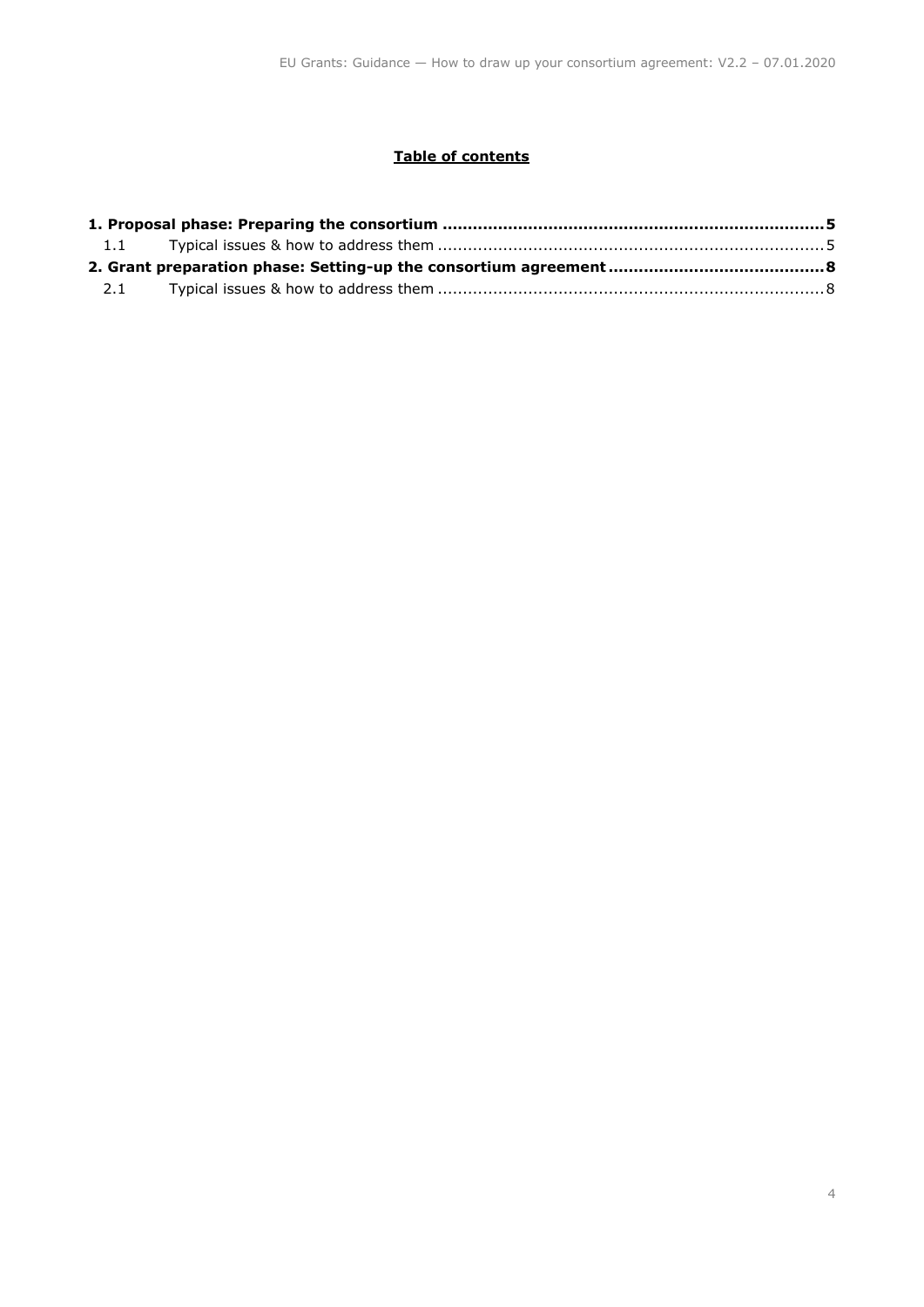## <span id="page-4-0"></span>**1. Proposal phase: Preparing the consortium**

During the proposal phase, you will need to **commit yourselves to** a common **project** and draw up a joint **proposal**.

You will need to:

- **share important information** about the state of play of your research, your approach to the project, and the goals that your proposal is to meet
- negotiate your project's technical and commercial specifications

Avoid focusing too much on specific internal policies or strategies.

- share information about your operational capacity (to see how it complements others' capacity), pre-existing intellectual property ('background'), etc.
- submit information on your operational capacity to the Commission/Agency
- choose a **name for your project**
- **prepare the consortium agreement** (preferably by drafting an outline or draft consortium agreement)

#### <span id="page-4-1"></span>**1.1 Typical issues & how to address them**

Typical issues arising at the proposal stage include the **commitment** to the project, the **confidentiality** of the information shared and the choice of a **name or acronym** for the project.

**Formalising the commitment** 

During the proposal phase (and before submitting the proposal), you should **formalise your negotiations** (through a '**letter of intent**' or as part of a '**confidentiality agreement**'; *see below*). This will give you some legal certainty. It will also facilitate cooperation and the exchange of information.

'Letters of intent' or 'memoranda of understanding' are agreements outlining the framework for negotiations between applicants, usually drawn up at the outset of negotiations on involvement in a project.

A letter of intent is not usually legally binding, but applicants could include some binding rules *(e.g. confidentiality obligations)*. Even if nonbinding, a letter of intent is more formal than a 'gentlemen's agreement', which is often unwritten. Signing a letter of intent is an official sign that the applicants have a shared interest in achieving a given result, and may make a successful outcome more likely.

The letter of intent (or confidentiality agreement) should set out:

- the shared intentions (i.e. taking part and the substance of the proposal)
- rules on communication, sharing information, confidentiality and reporting (unless included in a separate confidentiality agreement)
- the conditions of termination.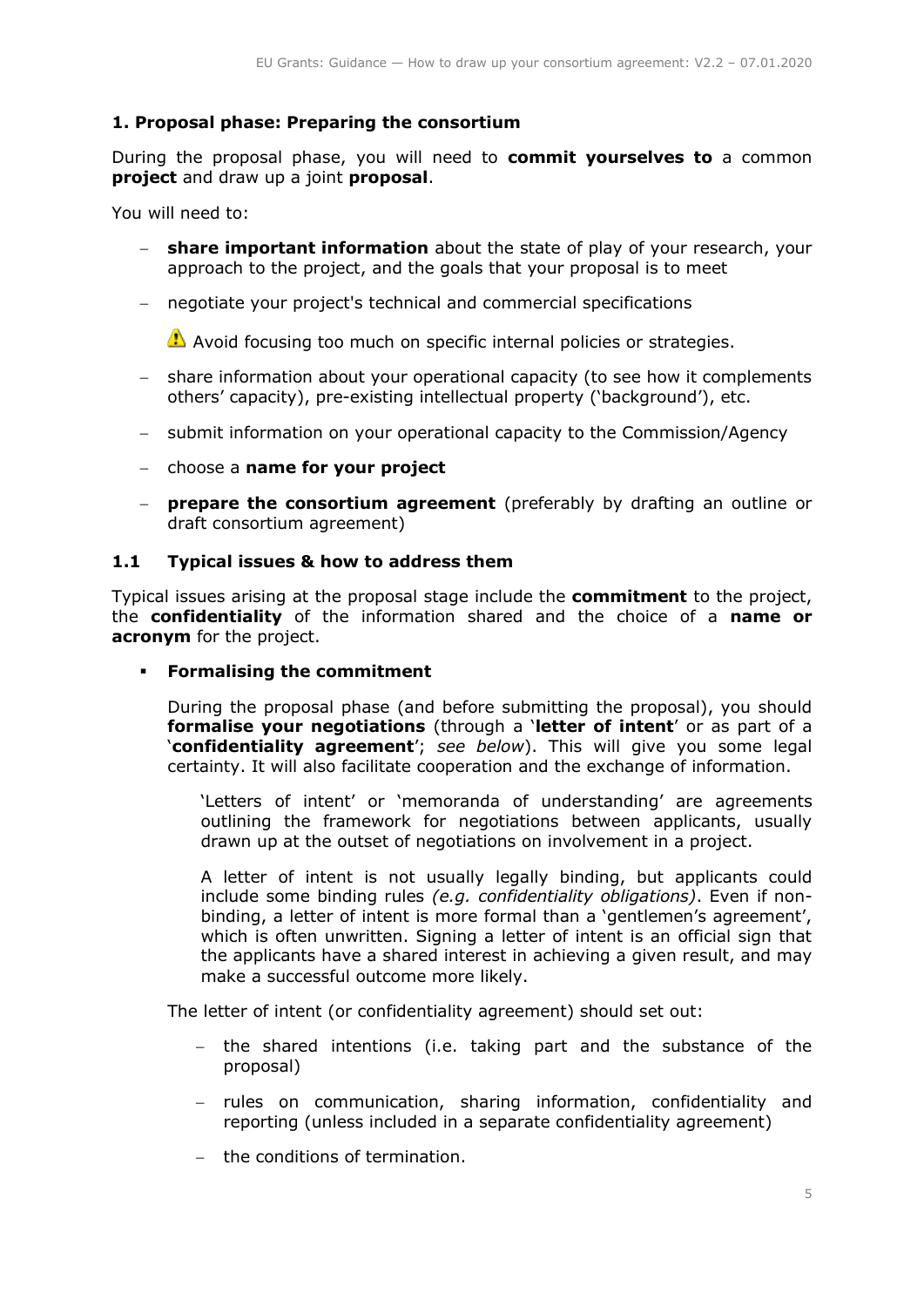This gives the parties a framework for further negotiations. Moreover, it allows the coordinator to declare that all applicants have explicitly consented to:

- $-$  taking part and
- the substance of the proposal.
- Sharing information Confidentiality issues

Sharing information between applicants entails a risk of it being disclosed or used for the wrong purpose.

To avoid any such misuse, applicants should commit themselves (either in the letter of intent or in a separate confidentiality agreement) to honouring certain confidentiality obligations. They should accept restrictions on:

- using confidential information
- disclosing it.

'Confidentiality agreements' are agreements that set out the conditions under which applicants may disclose or use secret or confidential information *(e.g. the research idea for the project)*.

The confidentiality agreement should typically set out:

- a definition of what constitutes confidential information
- the confidentiality obligations (including their scope and duration)
- penalties for breach of confidentiality obligations (if necessary)

**Confidentiality obligations: scope.** The confidentiality agreement should set out that it is permissible to pass on confidential information shared among applicants to a specified circle of persons/organisations, on a '**need to know' basis** and subject to certain **conditions**.

Applicants may, for instance, need to share confidential information with identified '**linked third parties**' that will participate in the project (i.e. non-consortium organisations with which they have links)**.** 

Define the concept of 'linked third party' using the definitions in the Model Grant Agreement, to make it clear which organisations or individuals are subject to confidentiality obligations.

To avoid requiring the linked third parties to sign confidentiality obligations, you can guarantee that any confidentiality obligations to which you are subject also apply to your linked third parties (as defined in the confidentiality agreement).

When establishing confidentiality obligations, remember that the links between a linked third party and an applicant may be severed. (For instance, the entity could be sold or merged with another organisation. You could stipulate that in such cases the entity concerned must return any confidential information it has received.)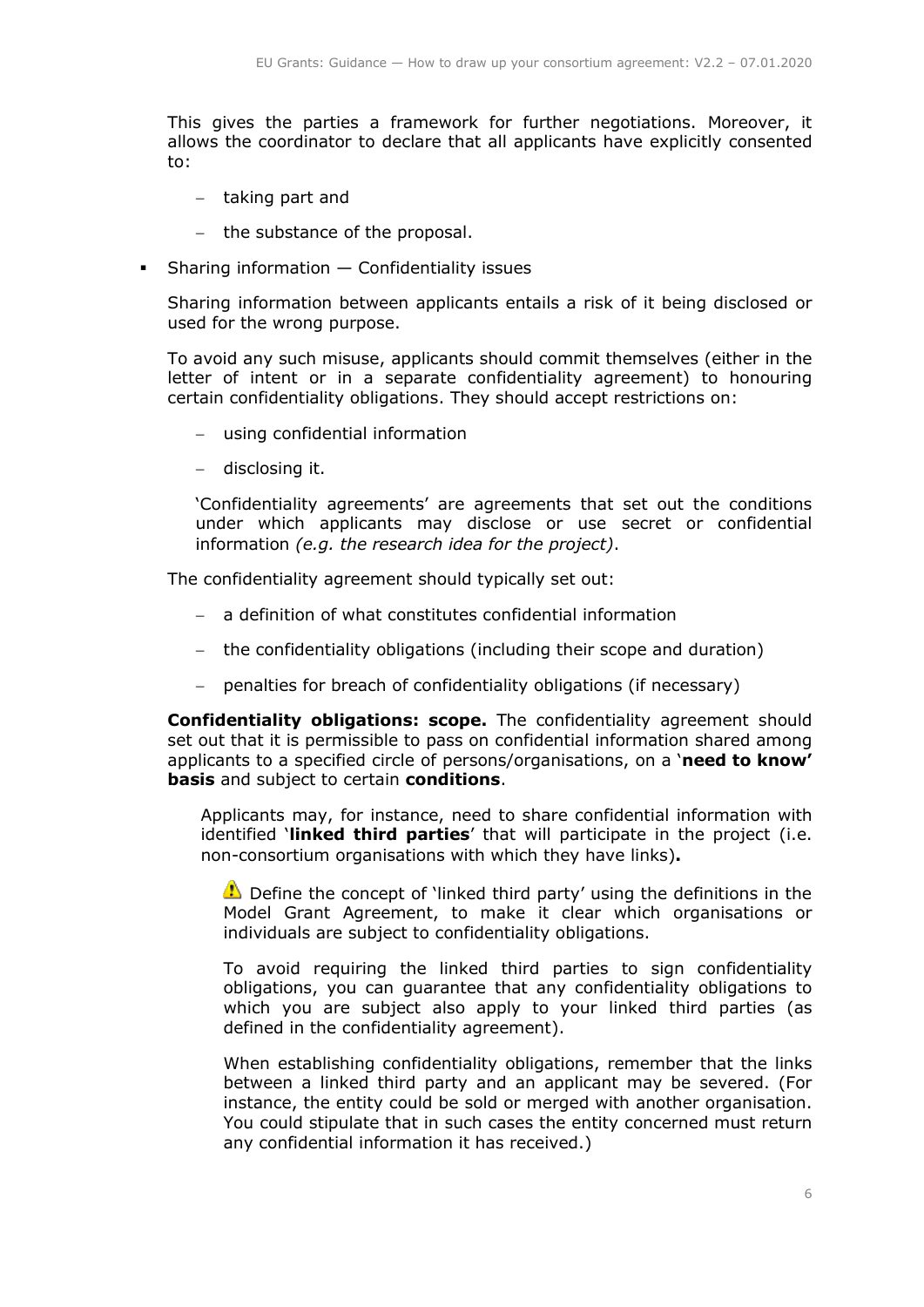Similarly, applicants may need to disclose information to **employees** or **other staff**.

Although employees often have a duty of confidentiality to their employer under national labour law, they should be made aware of their specific obligations to keep this information confidential.

You should explicitly guarantee that employees or other staff with whom the information is shared will keep it confidential.

Employees' confidentiality obligations should preferably continue after they stop working for you, if national law allows this.

**Confidentiality obligations: duration.** The confidentiality agreement should set the time-limit of the confidentiality obligations (typically starting from either the date on which the agreement takes effect or the date on which the confidential information was given).

**Penalties for breach of confidentiality.** A breach of confidentiality may cause significant damage but the damage may be difficult to prove. To prevent this, you may wish to include a contractual penalty in the confidentiality obligations (if allowed under national law).

#### **Project name** — **Trademark issues**

At the proposal stage, you and your fellow applicants must choose a name and acronym for your project.

It must not be one that can be confused with existing names.

Moreover, your choice may be limited by other rights *(e.g. trademarks and domain names)*.

Avoid choosing a project name or acronym that is identical or similar to another organisation's registered trademark or domain name, especially if it is active in the same area. This is especially important if you and your partner(s) plan to make commercial use of the name or acronym later on.

You can use certain tools to search for previously registered trademarks or domain names.

There are free search tools for **trademarks**, provided by the EU [Office](https://oami.europa.eu/ohimportal/en/)  [for Harmonisation in the Internal Market \(OHMI\)](https://oami.europa.eu/ohimportal/en/) and by the [World](http://www.wipo.int/portal/en/index.html)  [Intellectual Property Organisation](http://www.wipo.int/portal/en/index.html) (WIPO). You can also contact your national intellectual property office.

For **domain names**, you can check your suggested project name in the [WHOIS database.](https://www.whois.net/)

#### **Preparing the consortium agreement**

**Draft consortium agreement.** Even at the proposal stage you should at least draw up a draft consortium agreement. This enables you to discuss and agree on how to handle important (and often sensitive) matters. The draft can then be used as a starting point for further discussions if the proposal is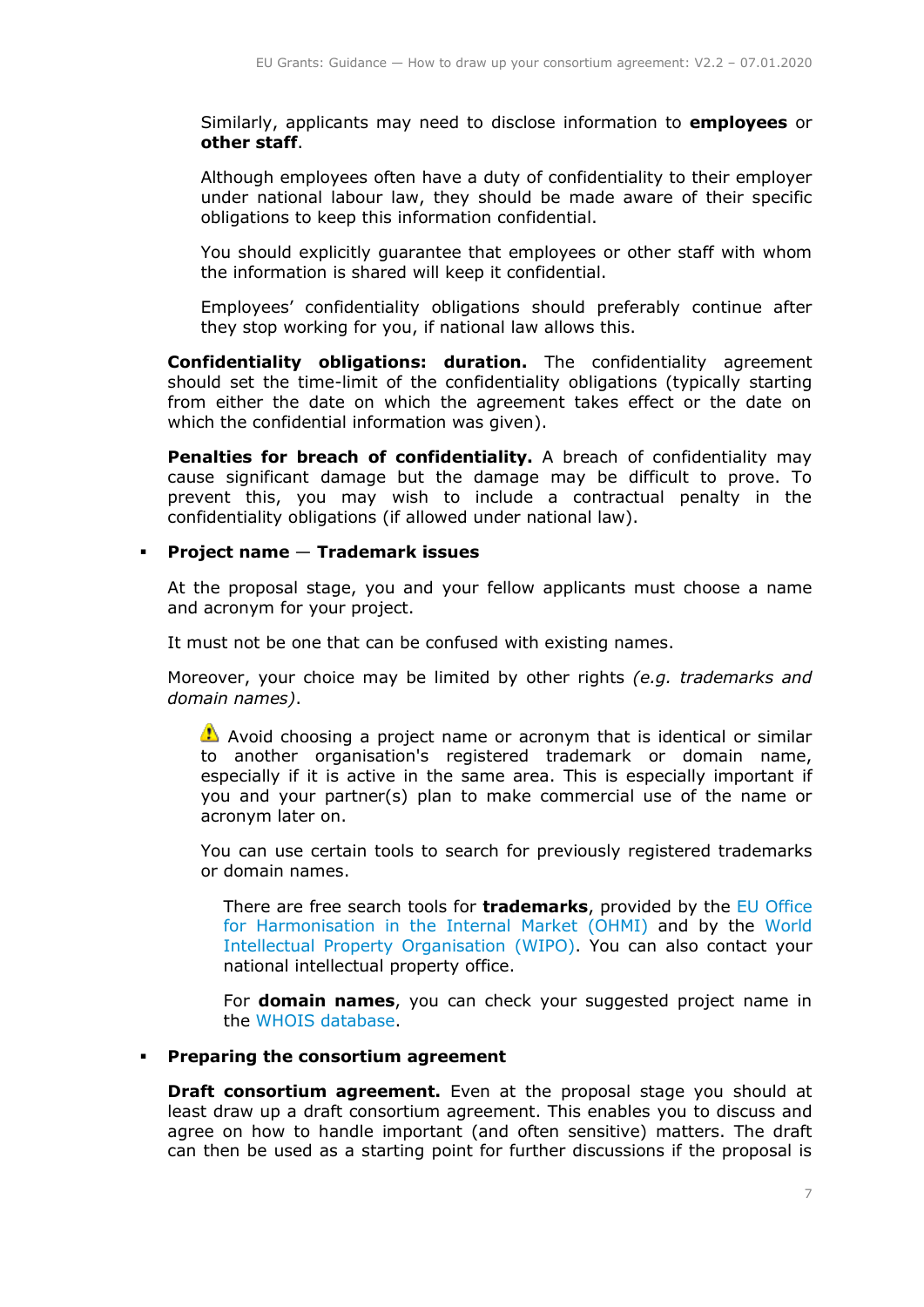#### accepted.

The draft agreement should give a first idea on:

- project implementation and division of tasks
- internal organisation and management of the consortium and user rights on the Funding & Tenders Portal
- project budget and distribution of EU funding
- additional rules on rights and obligations related to background and results
- liability, indemnification and confidentiality arrangements between the beneficiaries
- <span id="page-7-1"></span> boilerplate provisions: duration, termination, communication, applicable law, settlement of internal disputes etc.

#### <span id="page-7-0"></span>**2. Grant preparation phase: Drawing up the consortium agreement**

Successful proposals will be invited to 'grant preparation'.

In this phase, any preliminary agreements you have made should be replaced by a consortium agreement that should be concluded before the grant agreement is signed.

#### **2.1 Typical issues & how to address them**

The consortium agreement allows you, as consortium members, to agree on any specific details not covered by the grant agreement, such as the organisation of work, intellectual property management, liability, and future exploitation and dissemination of results.

A consortium agreement is not a concept detailed further in law. Therefore, the agreement itself must spell out all the parties' rights and obligations.

In principle, the agreement may include any arrangements you wish to make, as long as they are not contrary to the grant agreement and the Horizon 2020 Rules for Participation Regulation No 1290/2013<sup>1</sup>.

Model consortium agreements are available from different sources.

- Note that these have NOT been developed or endorsed by the Commission.
- For more information on model consortium agreements, *see the [IPR Helpdesk.](https://www.iprhelpdesk.eu/library)*

<sup>-</sup>Regulation (EU) No 1290/2013 of the European Parliament and of the Council of 11 of December 2013 laying down the rules for the participation and dissemination in Horizon 2020 – the Framework Programme for Research and Innovation (2014-2020) (OJ L 347, 20.12.2013, p.81).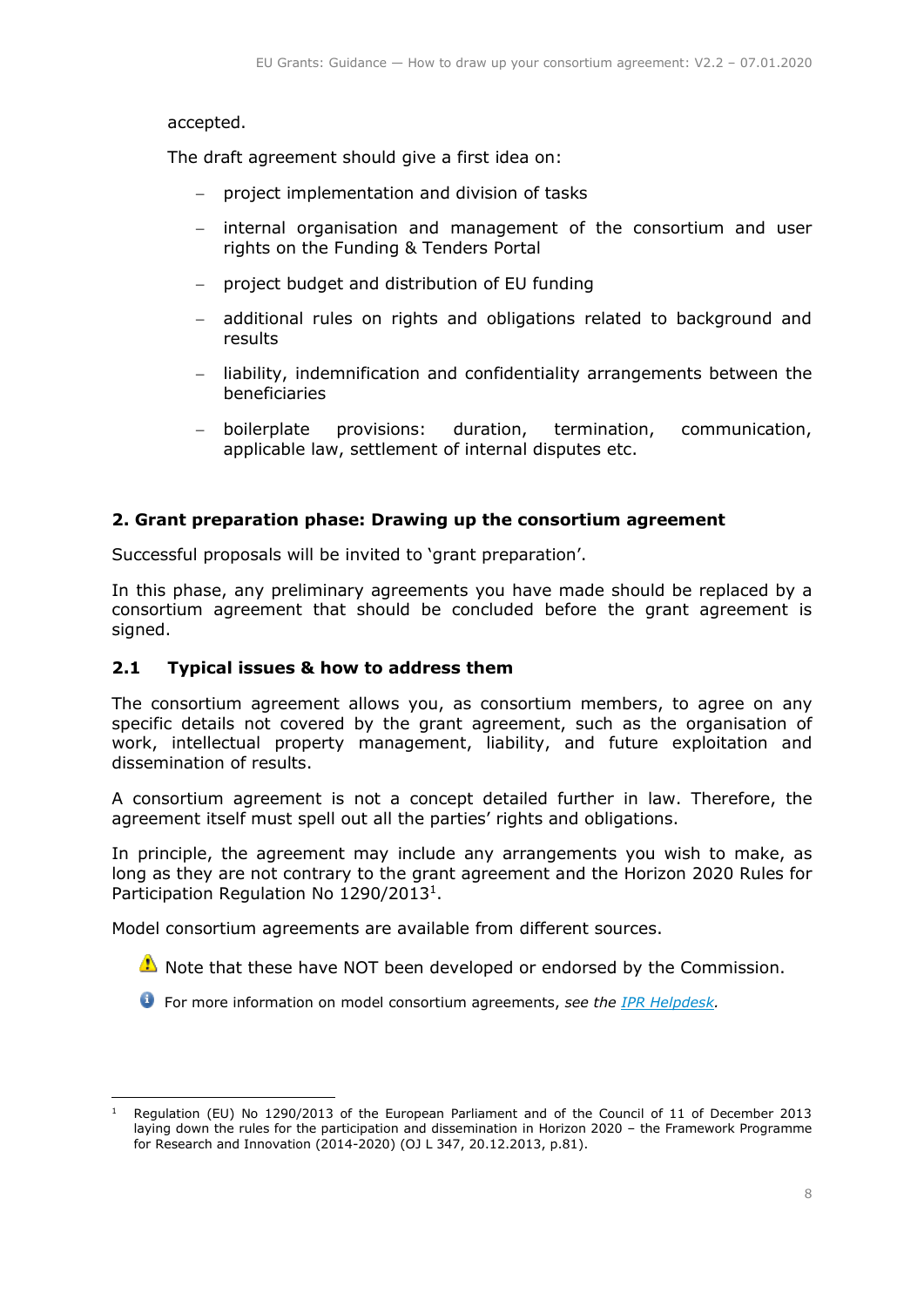Issues that typically arise include:

#### **Preamble**

The preamble sets the scene and provides the context for the agreement.

It may refer to any agreements previously made by the parties, such as a letter of intent or confidentiality agreement, and may refer to the grant agreement and/or to the call for proposals.

## **Parties — Involvement of third parties**

The consortium agreement should give the official name for each member of the consortium ('parties to the agreement'  $-$  the corresponding term in the grant agreement is 'beneficiaries').

You might also like to add other interested parties to the consortium agreement, in addition to the beneficiaries *(e.g. linked third parties)*, in particular if they will carry out tasks during the project.

#### **Definitions**

Defining specific terms in a 'definitions' section helps to avoid misunderstandings about the extent of a particular right or obligation.

Use the definitions of the H2020 Model Grant Agreements wherever possible. (No need to repeat them, a simple cross-reference is sufficient).

#### **Internal organisation — Managing the consortium**

The bulk of the consortium agreement normally concerns 'governance'.

Since a consortium, by definition, involves several different parties, often from different Member States and with different languages and customs, the rules on efficiently managing and organising the consortium should be set out clearly. Proper management of the consortium is needed to achieve results and to efficiently disseminate and exploit these results.

Provisions on governance usually cover:

- set-up and ways of working of coordination and management bodies
- the powers and responsibilities of these bodies
- voting rules.

They may also say:

- how often meetings will be held
- how parties should communicate and correspond with each other and the management bodies
- how the project should be followed up and supervised
- what rules will apply if a partner wants to leave the consortium or if a new party wants to join when the project has already started.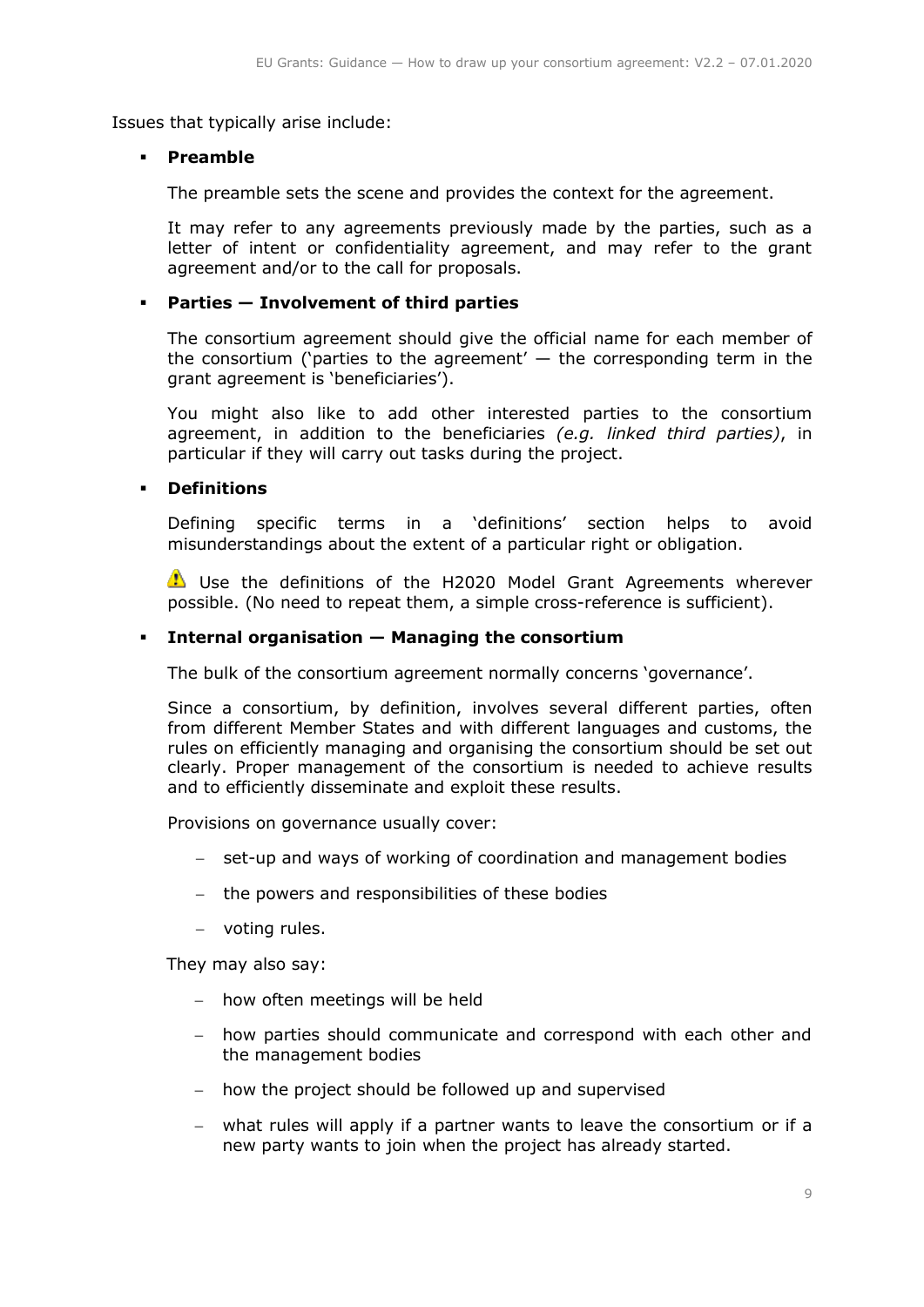The larger the consortium, the more detailed the management rules need to be.

**Managing user rights on the Funding & Tenders Portal.** The consortium agreement should define the roles and Funding & Tenders Portal user rights (for project information and project management tasks, *e.g. filling in forms, uploading documents, submitting information and signing documents)*.

The consortium can assign most of the required user rights to anyone it considers necessary, and revoke them if necessary.

The consortium agreement should include provisions on managing and maintaining user rights assigned to persons involved in the project, so that information isn't accessed inappropriately and all transactions are appropriately authorised. These provisions should cover what happens when persons leave or change role in the project or in the organisation, and what happens if applicants/beneficiaries end their involvement with the project.

For more information on Funding & Tenders Portal roles and user rights, *see the [Online Manual](http://ec.europa.eu/research/participants/portal/desktop/en/funding/guide.html)*.

#### **Project implementation — Division of tasks**

The consortium agreement should cover matters such as:

- $-$  the tasks assigned to each party
- $-$  the project schedule
- $-$  how changes can be made to the project
- the conditions under which other persons/organisations *(e.g. linked third parties, seconded persons or subcontractors)* are brought in to the project.

#### **Project budget — Contributions — Receipts**

The consortium agreement should address issues such as:

- distribution by the coordinator of the payments received by the Commission/Agency
- contributions
- receipts.

Any specific arrangements must NOT conflict with the general rules set out in the grant agreement.

**Contributions.** The agreement should set out in detail the contributions made by each consortium member and whether these are made in cash or in kind.

**Receipts.** In the consortium agreement, you should also consider the potential implications of contributions and income received, since, when these qualify as receipts, they will be considered at project-level,  $\left(\frac{1}{2}\right)$  and NOT at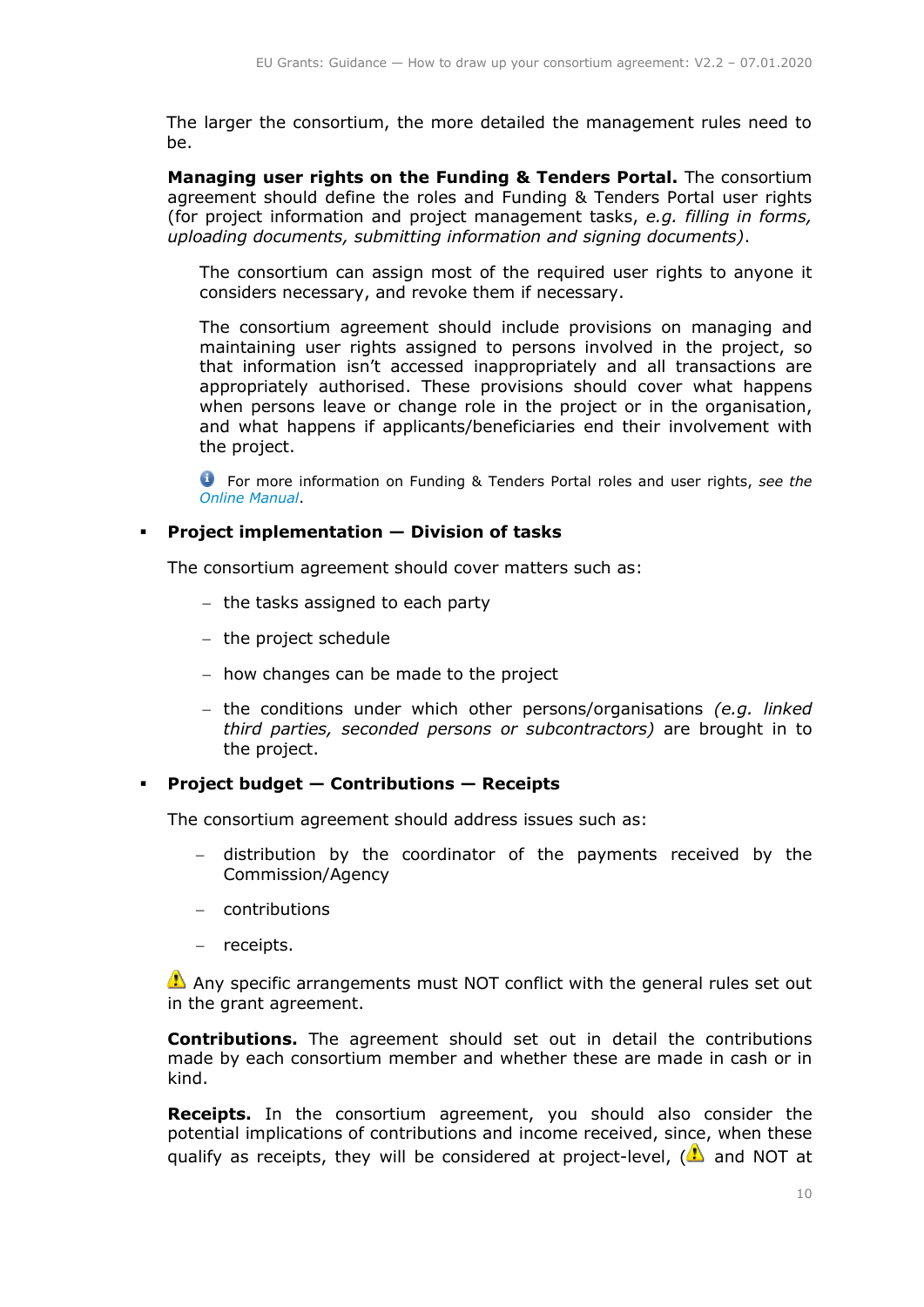beneficiary-level, as it was under FP7). A beneficiary's income may mean the grant for the project is reduced because of the non-profit rule *(see Article 5.3.3 of the H2020 General MGA)*. Therefore, if such receipts are expected, the consortium agreement should set out how this will be managed.

#### **Intellectual property rights — Exploitation and dissemination of results**

The consortium agreement should set out flexible and efficient rules to encourage and support cooperation between the beneficiaries as regards intellectual property. They may include agreeing on:

- the background *(e.g. positive or negative list)*
- protection, dissemination and exploitation of results
- how joint ownership will be managed
- transfers of ownership provisions
- any additional rules on access rights
- how third party involvement will be managed.

They must NOT conflict with the rules set out in the grant agreement.

**Protection, dissemination and exploitation of results.** The consortium agreement should set out rules how results will be identified, reported, protected, disseminated and exploited.

You should put in place a process to identify valuable results. The grant agreement requires a beneficiary to notify the other beneficiaries before disseminating results which allows you to review the content before it is disseminated and, if appropriate and justified, to seek protection for the results. ( $\triangle$ ) Note that regimes for the protection of results may vary depending on where protection is sought.).

Parties may have different interests as regards the dissemination of results. Some parties may have an interest in publishing them *(e.g. in dissertations or scientific papers)*; others may wish to keep them confidential (to gain or maintain a competitive advantage).

The rules should ensure that decisions on disseminating the results take due account of the interests of all beneficiaries affected, while still allowing (at least part of) the results to be disseminated without unreasonable delay.

**Joint ownership.** If two or more beneficiaries jointly produce results in the project, and you can neither identify each beneficiary's contribution nor separate the results to protect them, the beneficiaries will jointly own the results (default regime under Article 26 of the H2020 General MGA). The grant agreement requires joint owners to agree (in writing) on the terms of their joint ownership. You could do this in the consortium agreement.

If results are jointly created and you do NOT want the default joint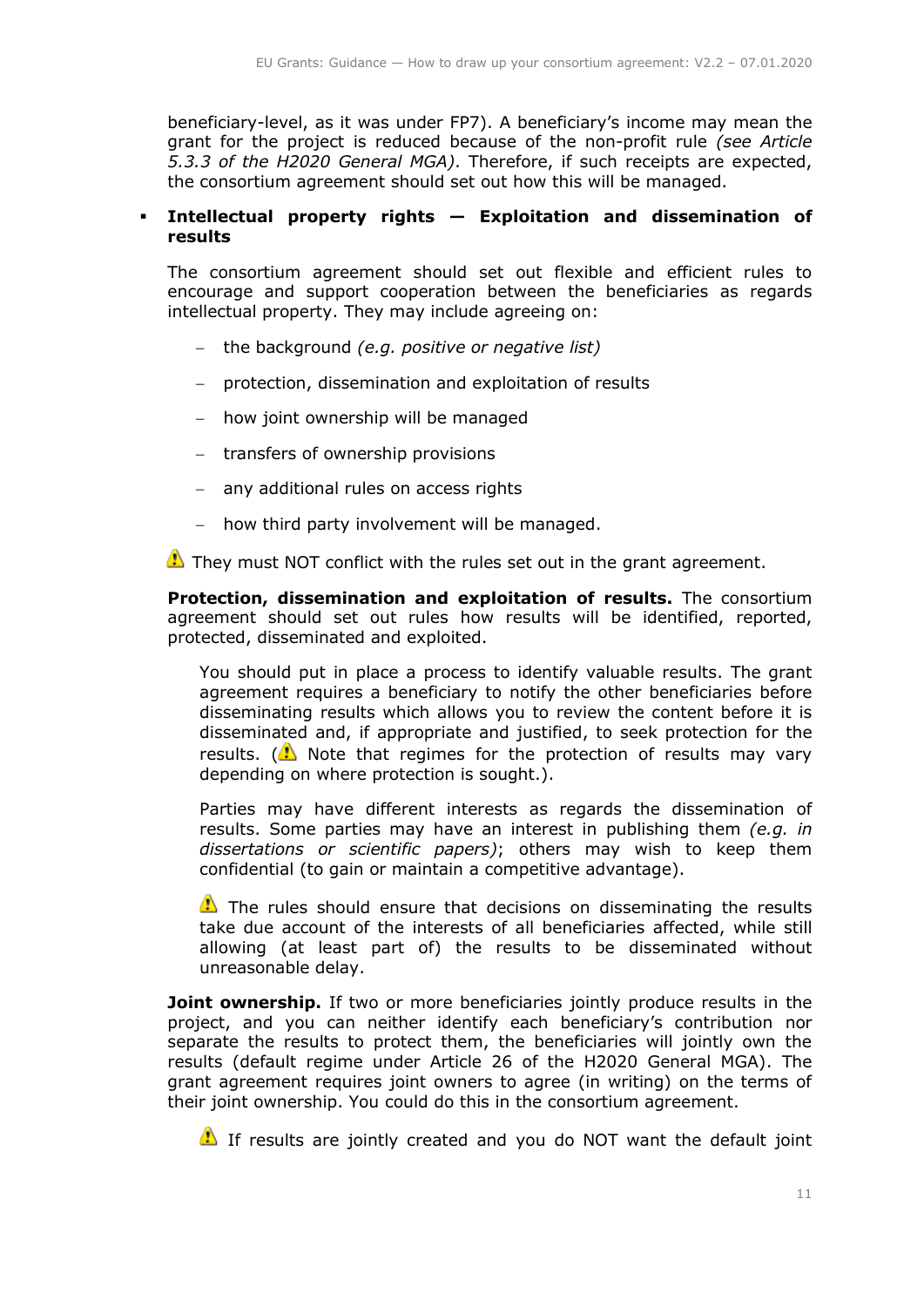ownership scheme, you can agree on a different ownership scheme (*e.g. making one party the owner of the results, and giving the others the right to access them)*. This can only be done once the results have been generated.

**Third party involvement.** If you need help from other parties (including linked third parties) to carry out the project or to exploit its results, the consortium agreement should explicitly cover this, especially if they will play a significant role.

You may need to put in place additional rules *(e.g. additional confidentiality obligations or additional access rights)* and you must ensure that any agreements you make with these persons/organisations allow you to meet your obligations under the grant agreement and the consortium agreement.

## **Confidentiality obligations**

The consortium agreement should set out the conditions under which the parties may disclose or use secret or confidential information *(see above)*. It should typically set out:

- a definition of what constitutes confidential information
- the confidentiality obligations (including their scope and duration)
- penalties for breach of confidentiality obligations (if necessary).

#### **Liability, warranties & penalties — Financial responsibility for rejection of costs, reduction of the grant, recoveries and damages**

**Liability.** The consortium agreement should cover each party's liability for actions or omissions in the project (and possible guarantees, indemnities and penalties).

It should, in particular, cover:

- the procedure to be followed *(e.g. for serving the party with a warning, giving them the opportunity to object to the charge or to rectify the situation within a given period)*
- liability for damage caused and the related indemnification (and possible limitations of liability, including *force majeure*)
- possible penalties for non-compliance (stipulating clearly the terms of the penalties, *e.g. the amounts, the procedure for imposing a penalty and the interest due in cases of late payment*).

Again, consortium members may have different interests. Some parties may be reluctant to participate in the project without a reasonable cap on liability (especially if they are not able to build up sufficient financial reserves to deal with cases where it must pay damages, which is normally the case particularly for small enterprises, start-ups and nonprofit research institutions); others may be reluctant to participate if there is no liability.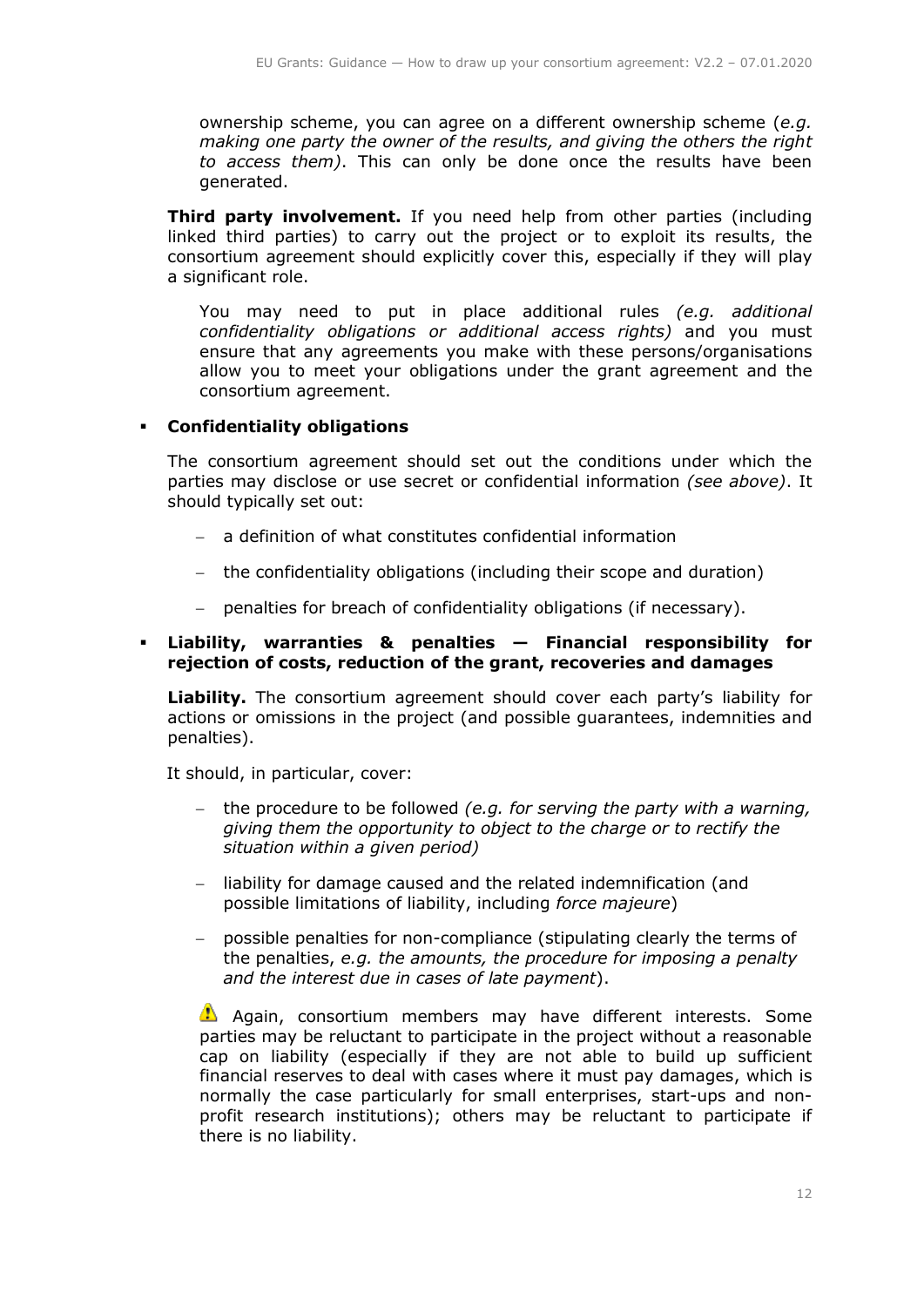When limiting liability in a consortium agreement you should check whether the applicable national law allows liability to be limited in the way envisaged. (In many countries, for instance, excluding liability for fraud or wilful misconduct is not allowed.)

You should also decide whether or not you will guarantee in the consortium agreement that your background or results do not infringe third party rights. (Although there is always a certain degree of risk in making this kind of guarantee since it is almost impossible to check worldwide whether someone else's intellectual property rights may come into conflict.)

The arrangements in the consortium agreement could include a specific conflict resolution system for potential disputes.

**Rejection of costs, reduction of the grant and recoveries.** Although it does not happen very often, the Commission/Agency may reject the costs declared by the consortium or reduce the grant (normally after an audit). In this case, the grant agreement defines the way the financial responsibility is normally shared between the beneficiaries (*see Articles 42, 43 and 44 of the H2020 General MGA*).

 $\bullet$  If you would like to share financial responsibility between members of the consortium differently, this should be done via the consortium agreement.

**Damages.** Under the grant agreement, each beneficiary is liable for the damages it causes to the Commission/Agency *(see Article 46 of the H2020 General MGA)*.

 $\bullet$  If you would like to share financial responsibility between members of the consortium differently, this should be done via the consortium agreement.

#### **Boilerplate provisions**

'Boilerplate provisions' are standard contractual provisions included in agreements of all kinds. They set out the basic terms of an agreement, such as:

- its start and duration (i.e. entry into force and end (including early termination))
- methods for resolving disputes (in court, via arbitration or via mediation)
- the procedure for amendments (and the types of changes that require one)
- contact points for any correspondence
- $-$  the law applicable to the agreement.

Boilerplate provisions can also cover:

waivers (which allow you to give up the right to sue the other parties